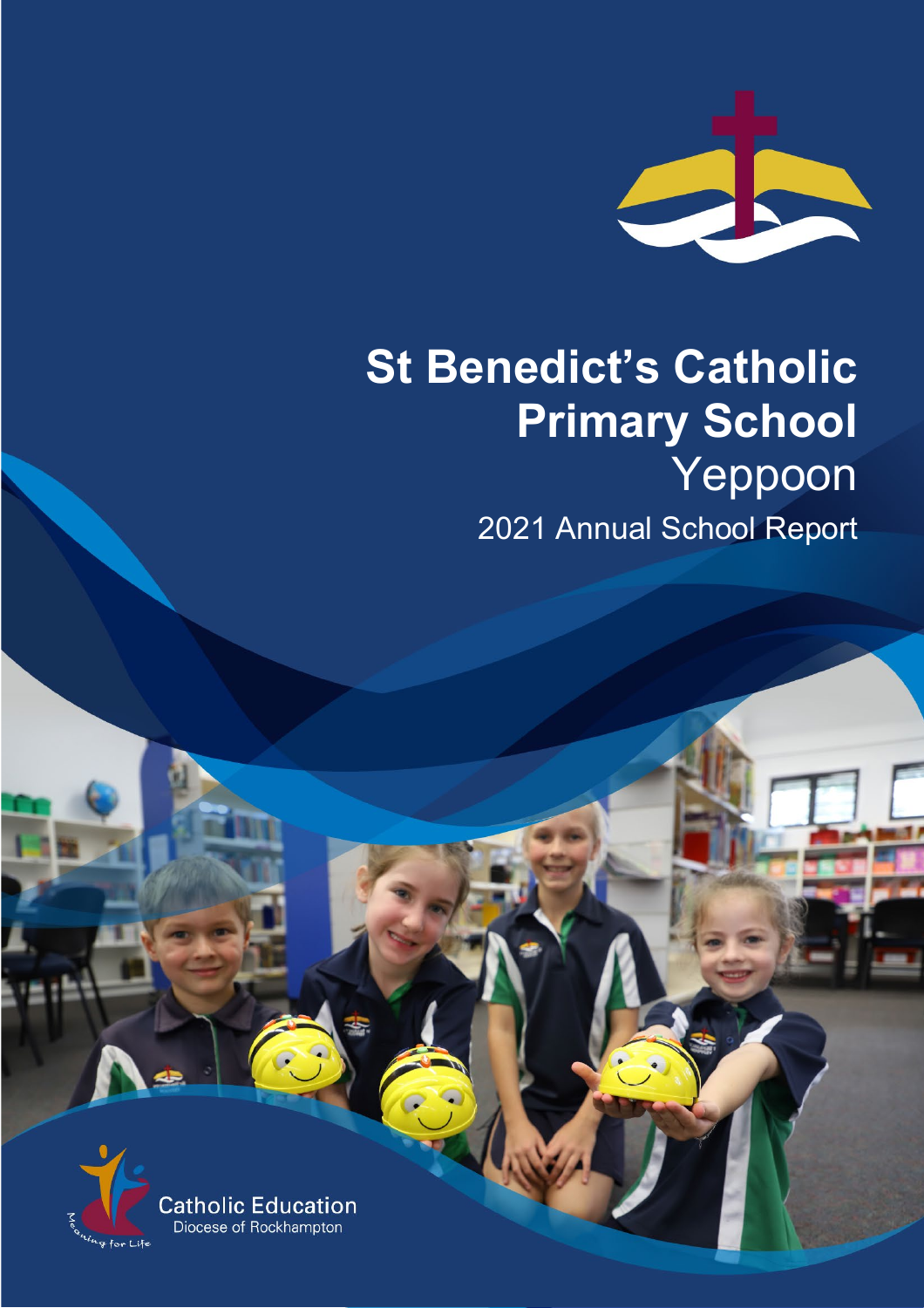# **St Benedict's Catholic Primary School, Yeppoon**

Catholic Education Diocese of Rockhampton

# **Principal**

Julie McLaughlin

## **Address**

1 Laceys Road Pacific Heights Yeppoon Qld 4703

## **Total enrolments**

351

# **Year levels offered**

Prep – Year 6

# **Type of School:**

Co-educational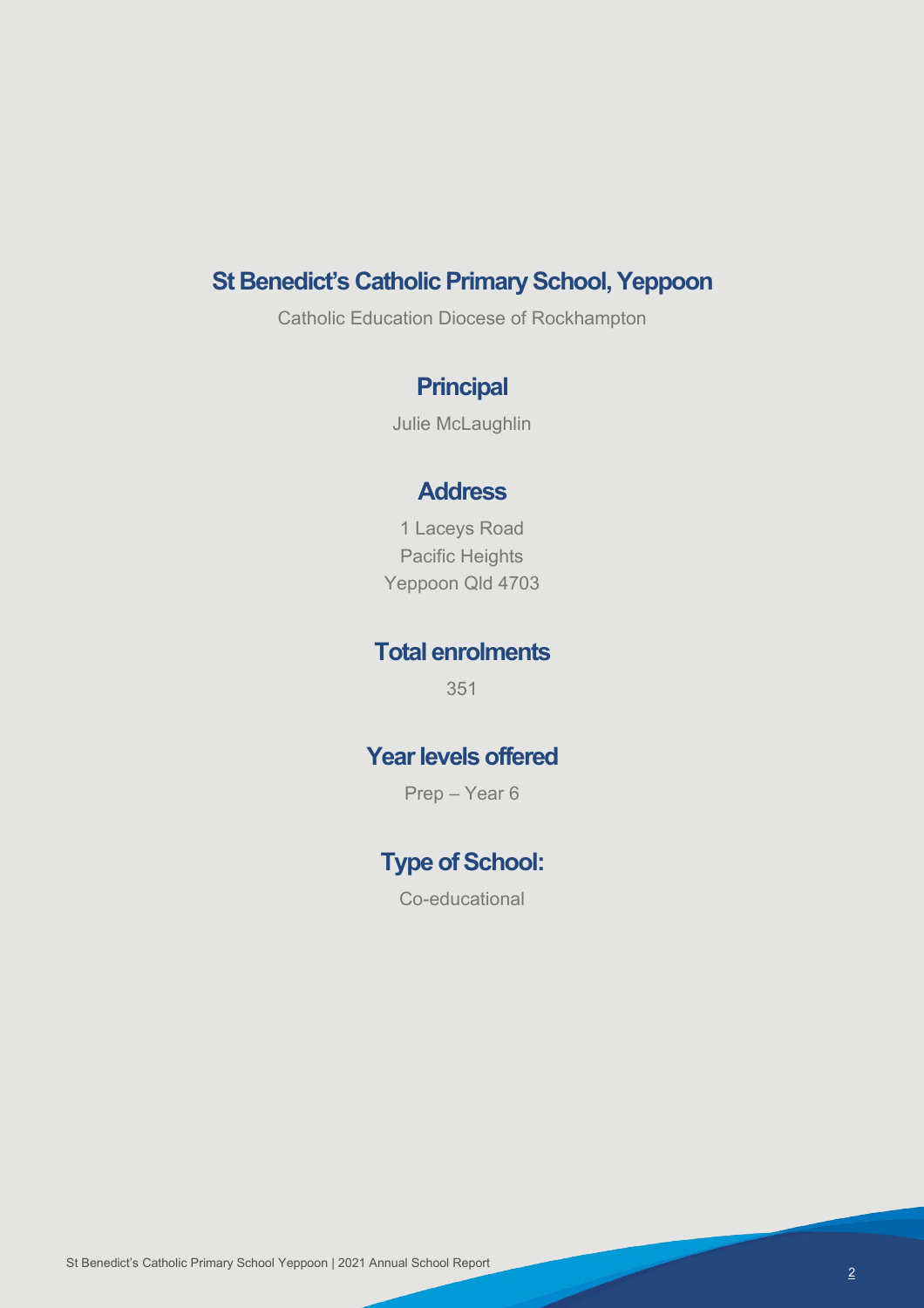# **School Overview**

St Benedict's Catholic Primary School is a two-stream, Prep – Year Six school located at the northern end of the Capricorn Coast in Yeppoon. Opened in 2009, the school is part of the Capricorn Coast Parish and through its naming continues to develop strong links with the local Benedictine community. Our school mission statement emphasises these links to the Benedictine tradition as together we seek to create a welcoming, respectful community where all learners feel safe and supported. We strive to be reflective, self-directed, lifelong learners who grow as responsible global citizens living in ways that are aligned to the Benedictine values of love, prayer, discipline, humility, stewardship, hospitality, and community. We take Jesus Christ as our model and foundation, working as part of the church to bring about the harmony, fulfilment and satisfaction we believe God intends for all people.

St Benedict's offers an academic education of the highest standard in an environment guided by Christian values. Specialist lessons are provided for all students in Physical Education, Music and Drama. Instrumental music lessons are available and extra-curricular activities include choirs and sports teams. A vital aspect of student learning and development is the relationship between school and home. St Benedict's strives to be a community that is compassionate, just, respectful and where families and children feel important, are happy and experience success through holistic learning opportunities.

More information on our school can be accessed from myschool.edu.au

# **Curriculum Offerings**

## **Distinctive Curriculum Offerings**

St Benedict's Catholic Primary School is a community of learners inspired by the Benedictine vision. We make our Benedictine Charism central to all aspects of our learning, therefore, reflecting the message of Jesus Christ.

Together we seek to create a welcoming, respectful community where all learners feel safe and supported. We want all to be reflective and self-directed lifelong learners who grow as responsible global citizens living lives of hospitality.

Our teaching practices create an enjoyable, safe and supportive environment where all learners can grow. This is demonstrated through the implementation of our Genius Hour, which emphasises the teaching and learning of robotics, coding, problem solving, group initiatives and 3D printing. We also engage our students through a specialised Drama and Performance Hour.

## **Extra Curricula Activities**

Our instrumental music program is broad and well attended with approximately 70 students undertaking the opportunity to extend their talents.

This program includes the teaching of piano, woodwind (clarinet, trumpet and saxophone), guitar and vocal sessions individually or in small groups. These musicians regularly participate in our school masses and are given the opportunity to partake in community events.

Multiple school teams are involved in the local club touch football competition. School netball teams participate in the Capricorn Coast Netball Association competition during Terms 2 and 3. These teams also nominate and participate in local and regional carnivals.

All students in Years Five and Six participate in the Gala Days, interschool sports program during Terms 2, 3 and 4. This includes netball, rugby league, soccer, t-ball, AFL, touch football and Oz Tag. The Year 6 children participate in beach activities including kite flying, fishing, surf lifesaving skills and surfing.

## **How Information and Communication Technologies are used to assist learning**

ICTs are an integral part of the teaching and learning program from Prep through to Year 6. ICTs are used to enhance student learning by providing students with the opportunity to access a wide variety of learning tools to engage and communicate their learning. ICTs are used to encourage creativity and critical thinking, while providing additional purposes and audiences for learning.

Our Prep to Year 4 classrooms engage with programs such as Seesaw, Studyladder and Book Creator. These programs complement our classroom teaching as well as integrating ICT into everyday learning. Our Year 5 and 6 classes engage in multiple problem solving and investigative activities which involve robotics and coding.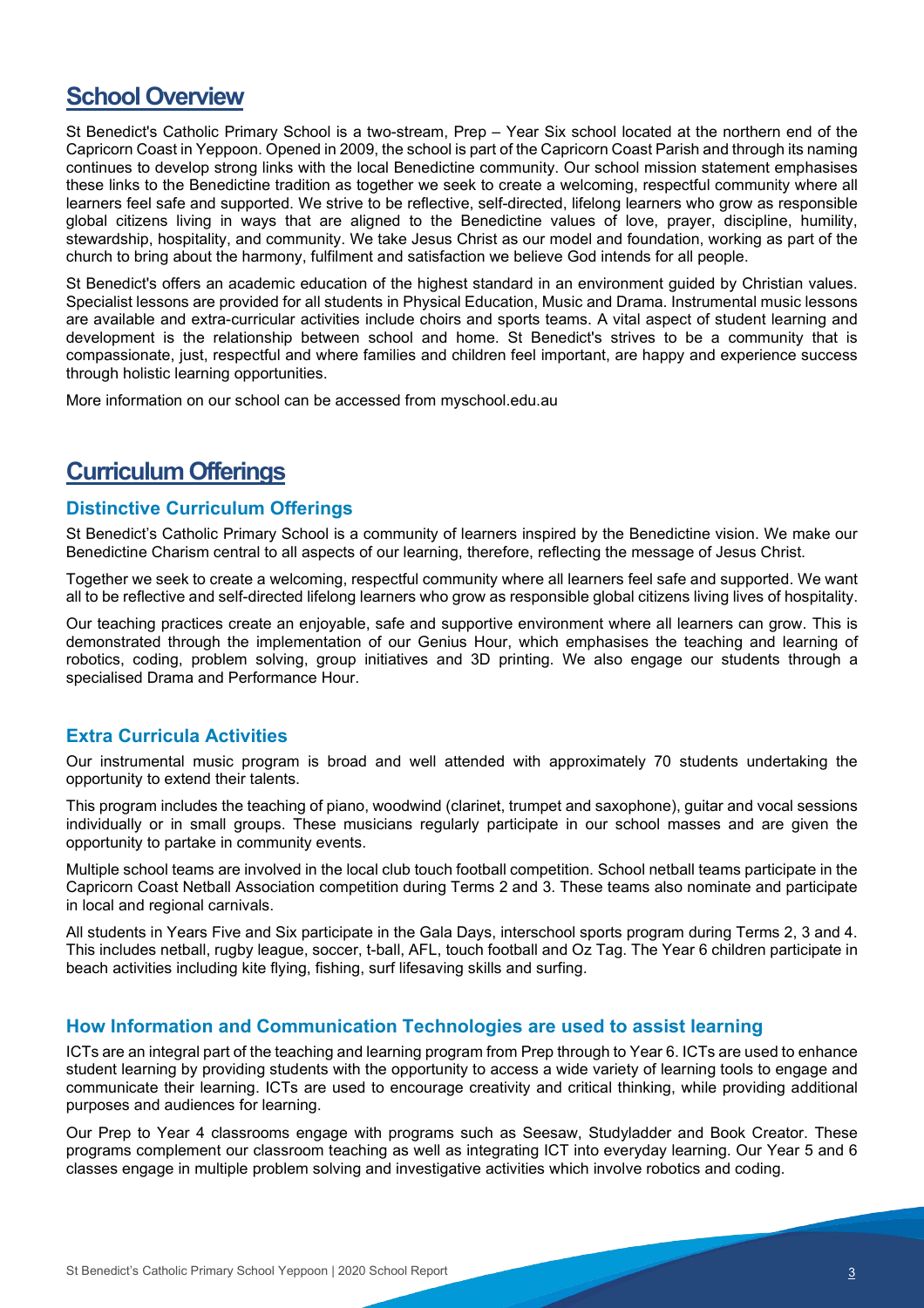With the exception of Prep and Year 1, all classes access their homework online via Google Classroom. This allows students to use their knowledge of digital technologies, practice skills involved with ICTs and continue to develop these skills whilst completing traditional homework activities.

All classes from Prep to Year 4 are provided with a specifically designed Genius Hour which targets the use of ICTs with a STEM investigative model. This occurs for one hour each fortnight. All students have the opportunity to design and they use 3D printers throughout the year.

Our Year 6 cohort are involved in a one to one iPad program where curriculum is delivered through the use of iPad technology.

# **Social Climate**

## **Strategies to Promote a Positive Culture**

In the tradition of St Benedict, our community places an emphasis on learning for life, self-reflection and all learning experienced through academic, sporting and cultural endeavours.

In the Benedictine tradition of prayer, welcome, community and work, we listen, love and learn with Jesus, as we work and pray in the pursuit of peace.

A qualified counsellor provides counselling sessions every Tuesday and Thursday. This professional work includes working individually with students and parents, group skilling sessions and working within classrooms.

Our learning support program provides many opportunities for students to learn and practice social skills which assist in their overall learning and achievement.

## **Cyber Safety and Anti-Bullying Strategies**

The Student Code of Conduct guides expectations for all behaviour at St Benedict's. The Catholic Education Anti-Bullying Policy is also implemented at St Benedict's. Cyber safety is included in the learning program for our Year Five and Six students. This is also reiterated exclusively with the Year 6 cohort with contractual conditions taught as part of their one to one iPad program.

Annual Staff student protection training includes information, updates and expectations in these areas.

Information is regularly provided to parents for their own education and to enable them to discuss with their children the importance of online safety.

The Child Safety (Daniel Morcombe) Curriculum is implemented across all year levels during Term 1 each year.

## **Strategies for involving parents in their child's education**

All parents at St Benedict's are automatic members of the Parents and Friends Association upon their child/ren's enrolment at the school. Following the election of an executive, the Association and School invite all parents to the monthly meeting of the Association.

St Benedict's School has a School Board that includes parent members. Parents interested in Board membership are invited to the annual pre-service training. This provides parents with the opportunity to examine their gifts and offer their service to the Board through their monthly meetings.

Each class holds an information evening in week 3 of the school year to assist parents understand the year ahead. During this session parents are also invited to assist in the classroom. Parents are encouraged to volunteer in our school tuckshop and at other community events.

Parent education sessions are provided at Parents and Friends Association meetings and on other occasions outside of these meetings.

## **Reducing the school's environmental footprint**

St Benedict's is aware of its environmental footprint and has introduced several initiatives to reduce our impact on the environment both local and global.

The school installed four large tanks to reduce our water consumption. Two tanks harvest water from our buildings and this is stored for use in our toilets and gardens. Another two tanks store recycled water from our local council which is used for the irrigation of our school oval.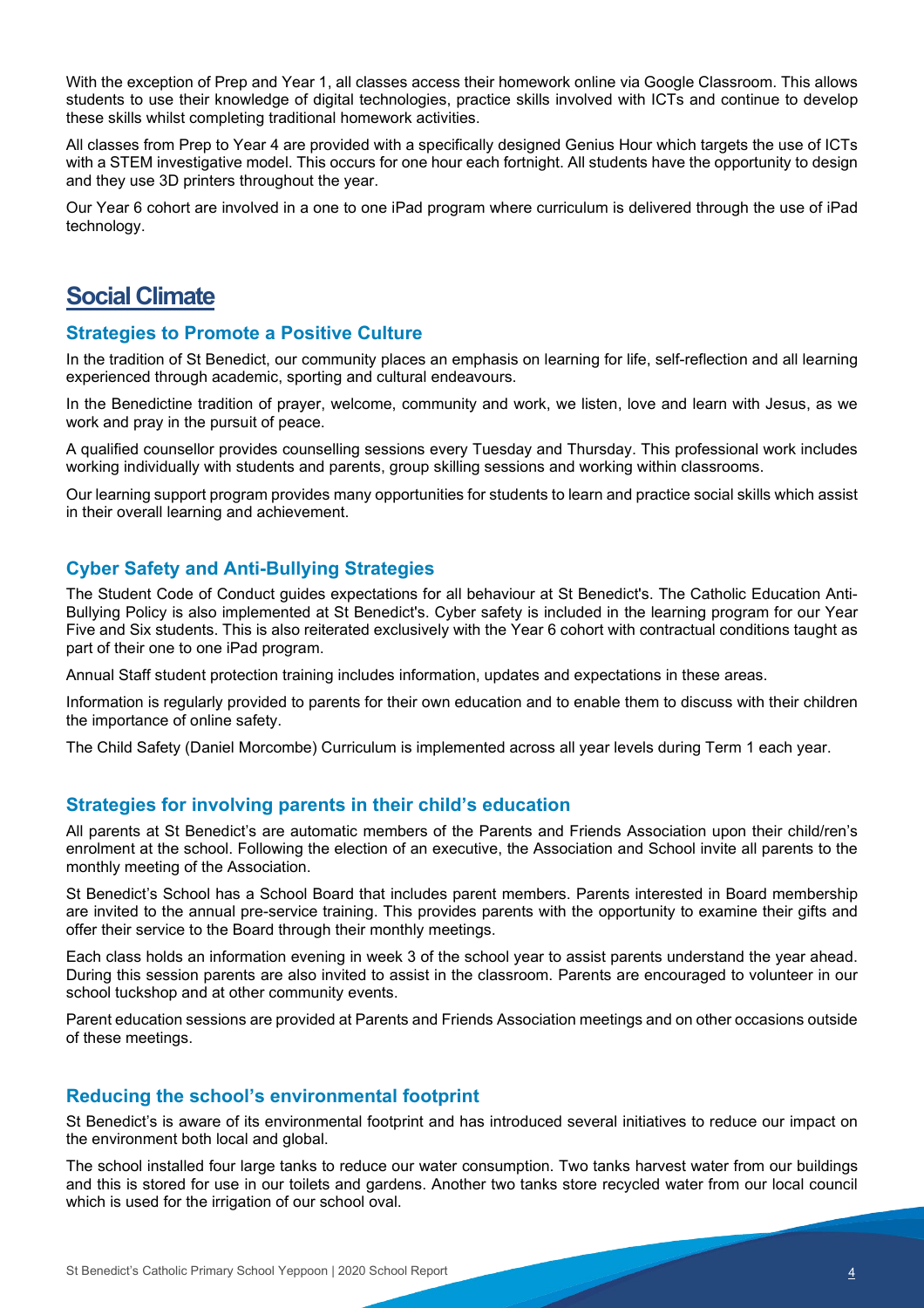We have an active gardening group who plant and tend a variety of fruits and vegetables. The garden promotes the use of a worm farm and recycled cardboard and food scraps. Children involved with this group collect recyclable items daily and place them in composting bins.

We have begun to clear an area of the school which is adjacent to our local creek. The removal of lantana and other noxious weeds is being conducted by our grounds staff and we intend to then re-establish native vegetation which will enhance the environment, improve water quality and allow students to study this environment over time. We have engaged a number of local groups to assist with the rehabilitation of this area and received a \$5000 grant from Landcare Australia in 2021 allowing us to establish a Junior Landcare Group. We have purchased and installed four native bee hives which enhances the local flora and assists with the growth of fruit and vegetables.

We have approximately 90 solar panels installed and from this we have greatly reduced our power consumption across the whole school. All classrooms have timer switches installed which automatically turn off air conditioners after a period of time. LED lighting has been installed throughout the school. These dim when not being used and they have proved to be very efficient especially those used to power security lighting at night.

# **Characteristics of the Student Body**

Our school is a part of the Capricorn Coast Parish and through its naming has developed strong links with Benedictine community. Our Benedictine Sister, Kym Harris plays an active role in the spiritual and broader community life of St Benedict's Catholic Primary School. Sr Kym Harris is an active member of our school as a member of our school board and through providing regular professional development opportunities for our teaching and ancillary staff.

St Benedict's has continued to be a vibrant and welcoming learning community. This culture can be attributed to the close, complementary relationship enjoyed amongst the staff, students, parents and parish community.

As part of the parish, our school endeavours to be involved with parish activities and to maintain open lines of communication with the wider parish community. Our Parish Priest, Fr Andrew Hogan continues to play a valuable role within the school as we develop our Benedictine charism. A parish representative is also a member of the school board. Our Principal and staff are members of various parish committees ensuring ongoing communication between all groups.

St Benedict's is a part of the wider Yeppoon community and maintains strong links with Sacred Heart Catholic Primary School, St Ursula's College, St Brendan's College and other local schools. Along with these schools, St Benedict's enjoys close ties with local community groups such as St Vincent de Paul and the local RSL.

As a Catholic School, we at St Benedict's strive to witness to the mission of the Catholic Church - to proclaim the Good News. By offering a learning environment that encourages all to work together in a challenging environment, we strive to empower all members of our community to become reflective and self-directed learners who are actively involved in their communities.

## **Average student attendance rate (%)**

The average student attendance rate for 2021 was 94.61%.

## **Management of non-attendance**

All student absences from school require notification to the school via phone, email or note. Unexplained absences are communicated to parents each morning via SMS by 10.00am. Unexplained absences greater than two days are followed up by a member of the administration via phone.

# **Staffing Information**

## **Workforce Composition**

| <b>Workforce Composition</b> | Teaching Staff | Non-Teaching Staff | Indigenous Staff |
|------------------------------|----------------|--------------------|------------------|
| <b>Headcounts</b>            | 27.00          | 16.00              | 1.00             |
| Full-time equivalents        | 22.69          | 8.51               | 0.45             |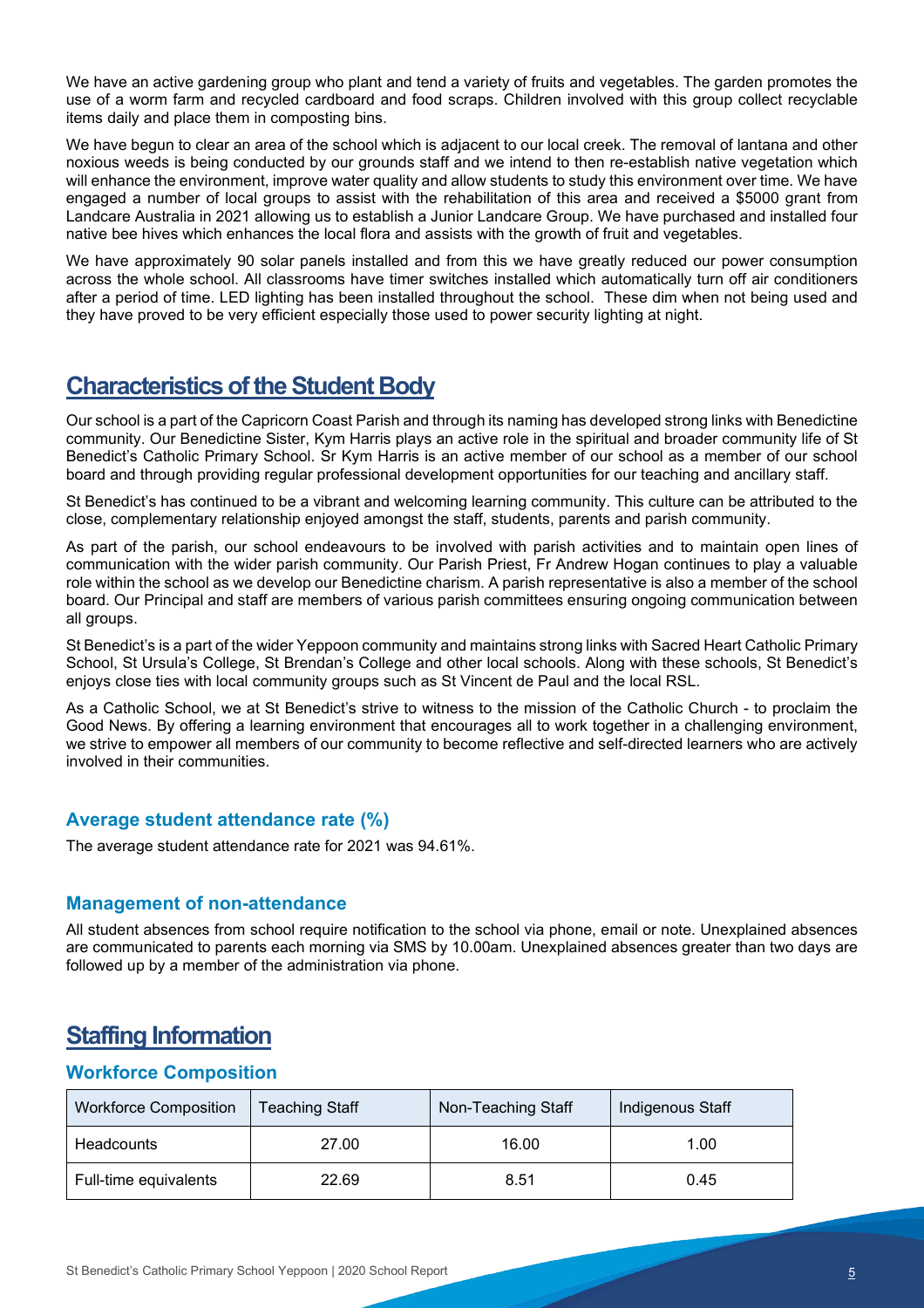## **Qualifications of all teachers**

| Qualification - highest level of attainment | Percentage of staff with this Qualification |
|---------------------------------------------|---------------------------------------------|
| Doctoral / Post-doctoral                    |                                             |
| <b>Masters</b>                              | 7.41%                                       |
| <b>Bachelor Degree</b>                      | 85.19%                                      |
| Diploma                                     | 7.41%                                       |
| Certificate                                 |                                             |

## **Major Professional Development Initiatives**

St Benedict's continues to provide quality professional development opportunities including:

- 1. Catholic Ethos & Identity
	- o Benedictine Charism and the history of its development education
	- o Engaging with Prep, Year 1, 2, 3 & 4 teachers for Religious Education Curriculum planning and assessing
- 2. Teaching and Learning
	- o Spelling Project: continue professional development around Effective Spelling
	- o Maths Project: begin professional learning conversations with assistance from the Diocesan
	- $\circ$  Consultant Primary Mathematics and through engaging Back to Front Maths professionals to improve the teaching of mathematics.
	- improve the teaching of mathematics.
- 3. Improvement Practices and Processes
	- o Engage teachers in professional learning experiences based on their teacher goals which are set and reviewed at the beginning of each year. These include Qsite workshops around robotics and coding and Literacy Workshops based around Reading and Writing Hour.

The percentage of teachers engaged in professional development was 100%.

## **Total funds expended on Professional Development**

The total of funds expended on teacher professional development was \$32,000.

## **Average Staff Attendance and Retention**

The average staff attendance for the school year, based on unplanned absences of sick and emergency leave for periods of up to five days, was 94.28%.

Percentage of teaching staff retained from the previous school year was 96.55%.

# **School Income**

http://www.myschool.edu.au/. (The School information below is available on the My School website).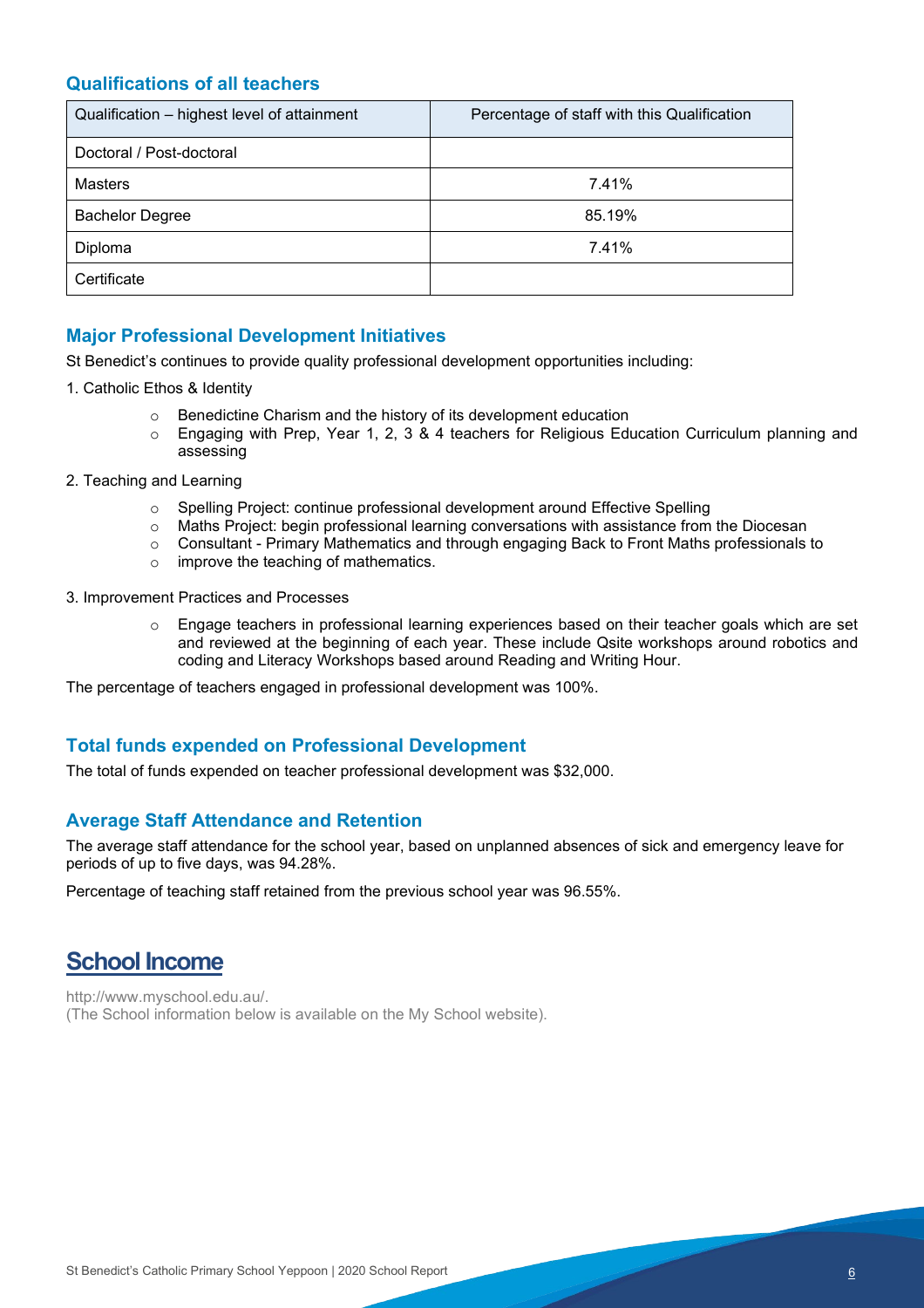| Find a school                      |    |  |
|------------------------------------|----|--|
| Search by school name              |    |  |
|                                    | GC |  |
| Search by suburb, town or postcode |    |  |
|                                    |    |  |
| Sector <b>Government</b>           |    |  |
| Non-government                     |    |  |
| <b>SEARCH</b>                      |    |  |

# **National Assessment Program – Literacy and Numeracy Results**

**Our reading, writing, spelling, grammar and punctuation, and numeracy results for Years 3 and 5 are available via the My School website at [www.myschool.edu.au.](http://www.myschool.edu.au/)** 

If you are unable to access the internet, please contact the school for a paper copy of our school's NAPLAN results.

# **Key Student Outcomes and Value Added**

St Benedict's has a clear focus on providing academic, cultural, physical, relational and spiritual experiences and opportunities for all students.

NAPLAN was not conducted in 2020, however, St Benedict's maintained a targeted approach for Reading, Writing and Numeracy through specifically planned 'hours'. Individual student goals and needs are planned for during this time. We engaged with CEDR for both Literacy and Numeracy, focusing heavily on the adjustments which were being made for all student to specifically target their individual needs. This focus required teachers and support staff to have a clear understanding of the purpose of our Reading and Writing Hours, to focus on how these were written and employed to ensure planning was suitable, matched students' needs and clearly articulated, particularly for those students who were listed on our NCCD data, the adjustments which were being made. This will continue as we move into 2022, with our Mathematics Hour and teaching strategies becoming our major focus.

In addition to programs implemented for our focus areas (e.g. teaching, instrumental, sporting, prayer), our school strives to include an outward focus where students support and serve the school, local and wider communities.

# **Strategic Improvement Progress and Next Steps**

## **Strategic progress in 2021**

The key goals for 2021 from our School Improvement Plan included:

- Building our knowledge of Benedictine Charism
- Enhancing knowledge and delivery of new Religion Curriculum P 2
- Developing the analysis and documentation of individual students' needs
- Developing student driven planning through Reading, Writing and Maths Hours

Along with these goals, teachers continued to engage with ongoing reviews of their planning. Regular leadership led discussions are held at least three times per term. This was complemented with discussions around the planning for and documenting of teaching and learning for those students who were included in NCCD data.

## **Strategic Priorities for 2022**

As we reviewed and improved the teaching of reading, we saw a need to focus on the improvement of our students writing. NAPLAN results, while not conducted in 2020, do demonstrate a lack of quality growth. Our students remain above the State and National average for writing; however, we have not witnessed the same growth as that which is evident in reading. Therefore, we will trial in 2022 the following: